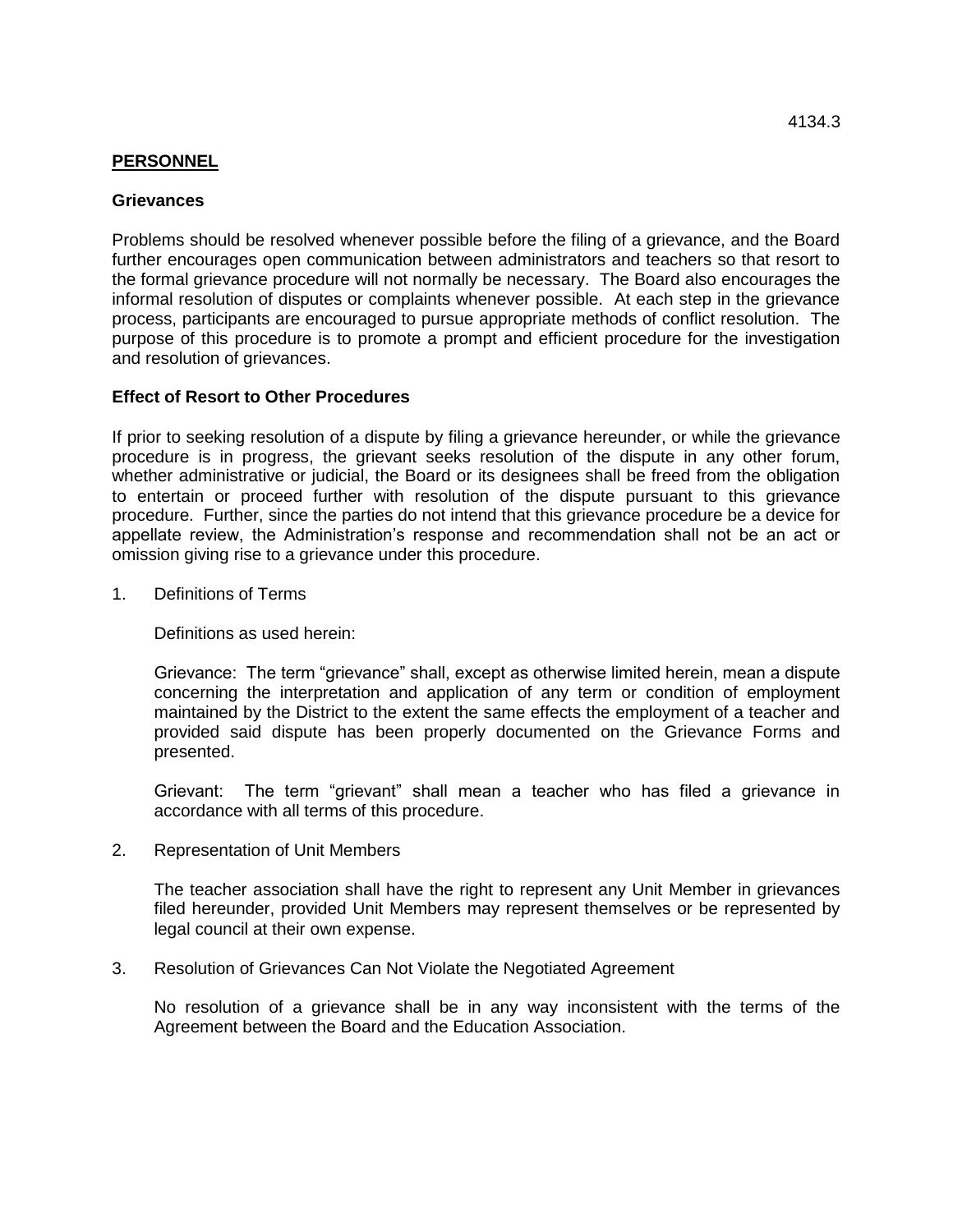## Grievances (continued) 4134.3

4. Appearances of a Teacher in the Grievance Procedure

When a teacher participates in a grievance conference, meeting, or hearing, that teacher's salary and fringe benefits shall neither be reduced or increased for time spent in those activities. Prior to participation in any grievance conference, meeting, or hearing, the teacher shall make arrangements acceptable to the Principal for the performance of the teacher's duties and responsibilities. Time spent in such activities outside normal working hours shall not be considered to be time worked.

5. Grievance Forms

All grievances and requests for review must be submitted within the time limits specified on forms as contained in Appendix C to this procedure, and shall be signed by the grievant. The Board may refuse consideration of any grievance not filed in accordance with this procedure.

Step 1: All grievances shall be filed with the Superintendent and the appropriate Principal within thirty (30) calendar days following the act or omission giving rise thereto, or the date on which the grievant knew or reasonably should have known of the grievance shall be delayed for a period of up to seven (7) calendar days during which period efforts to informally resolve the grievance shall be made. Upon written request by the grievant or any Administrators involved in the effort to informally resolve the grievance, additional fourteen (14) calendar day extensions will be granted unless to do so would in the opinion of the Superintendent or his/her designee, impede resolution of the grievance. Upon request the Principal or Superintendent shall, during such delay and postponement period(s), arrange an informal conference between the appropriate administrator(s) and the grievant. If the delay or postponement period, or any extension thereof, expires without the grievance being informally resolved to the grievant's satisfaction, the Principal or his/her designee shall conduct a Step 1 meeting with the grievant, and the grievant's designated representative, if any, no sooner than seven (7) calendar days and no later than fourteen (14) calendar days following either: 1) receipt of the completed Grievance Form where no extension is granted or 2) expiration of the extension period.

At the Step 1 meeting, the grievant shall have the right to present any evidence in support of the grievance. The Principal or his/her designee

shall issue a written decision, stating the reasons therefore, within 21 calendar days following the conclusion of the meeting. In the event that the decision at Step 1 refers to documents, copies of such documents shall be attached to the decision.

Step 2: If the grievance is not resolved at Step 1, the grievant may appeal the grievance to the Superintendent or his/her official designee within ten (10) days of receipt of the answer in Step 1. The Superintendent shall arrange for a hearing with the grievant to take place within five (5) days of his receipt of the letter. Each party shall have the right to include in his/her representation such witnesses deemed